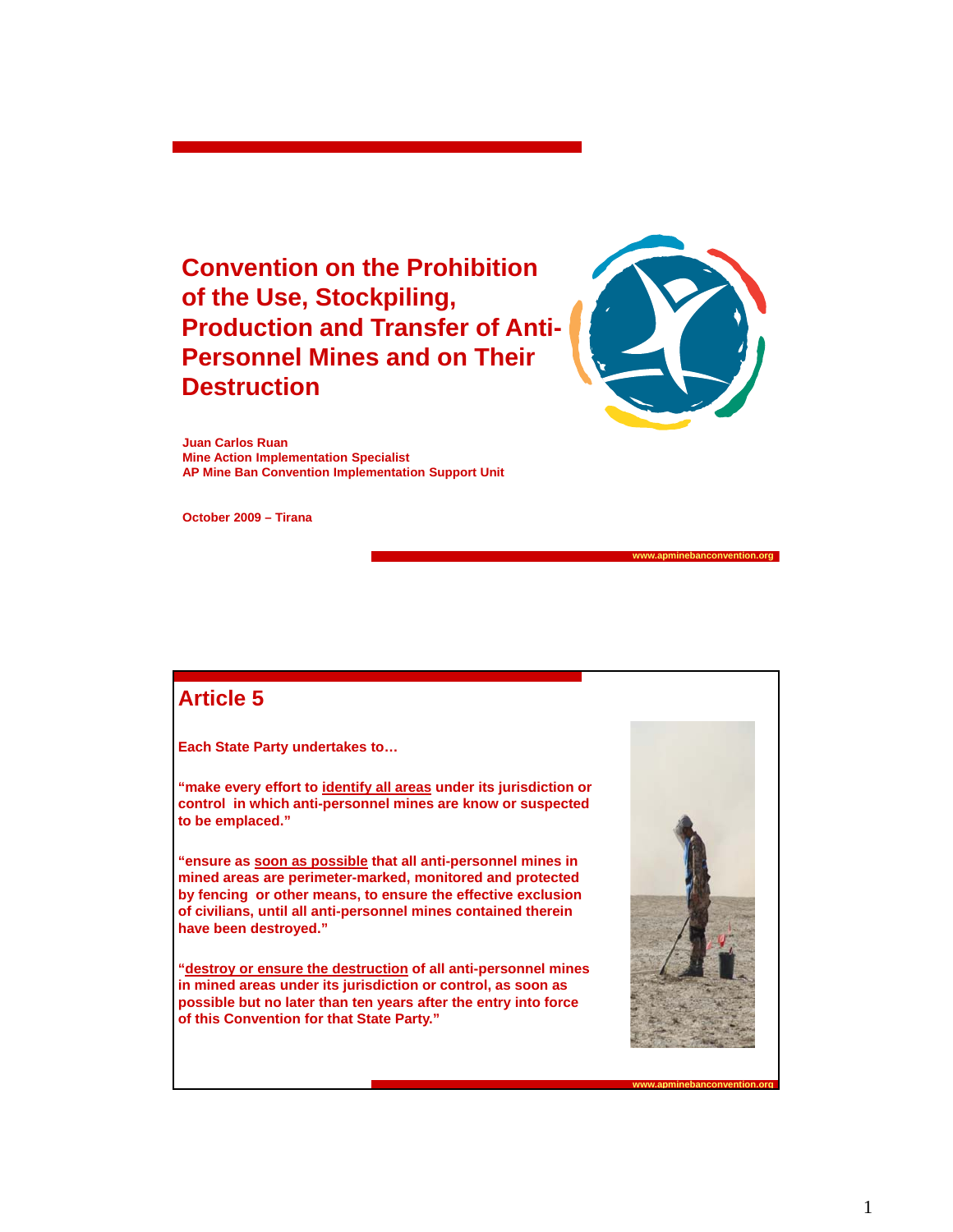

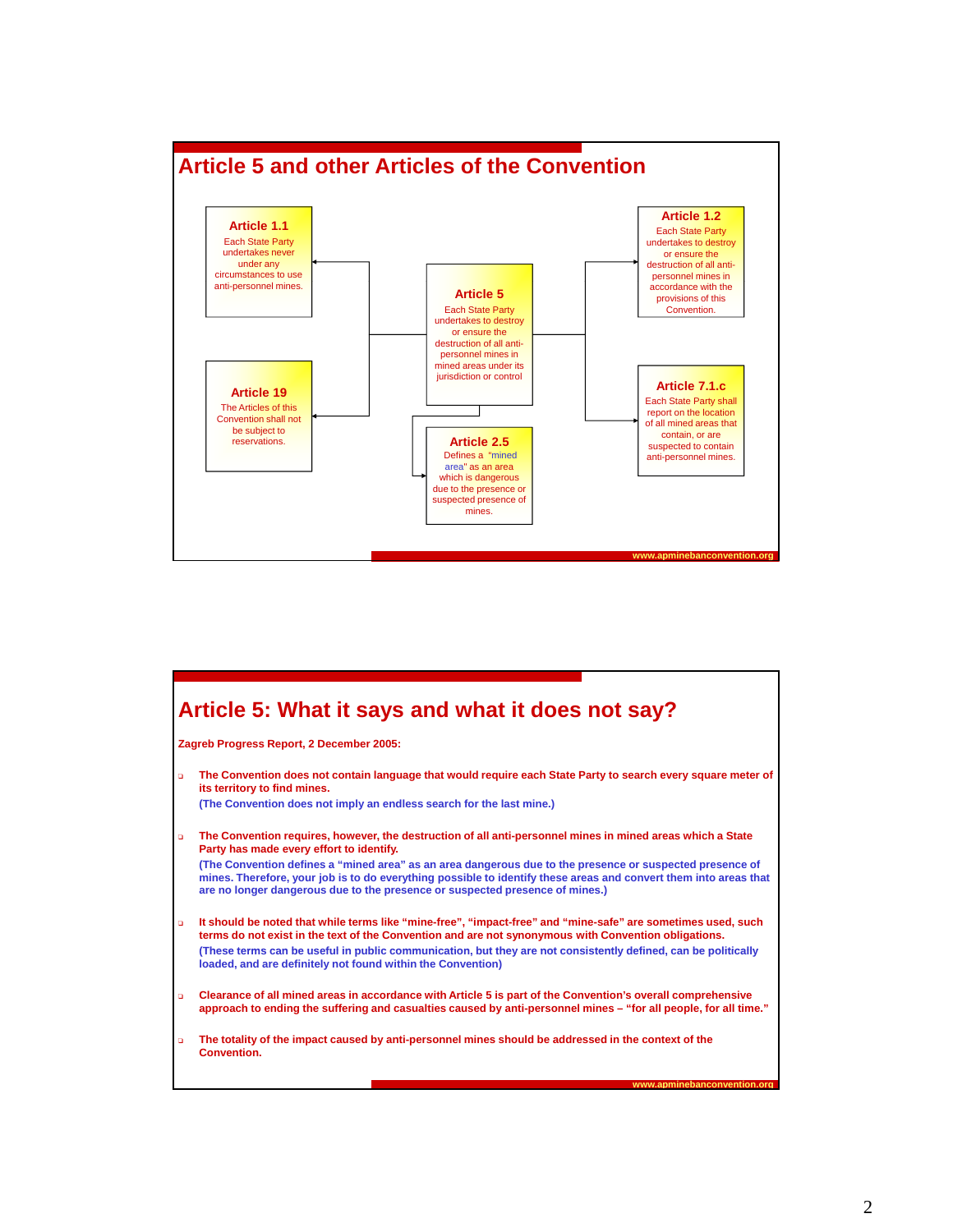

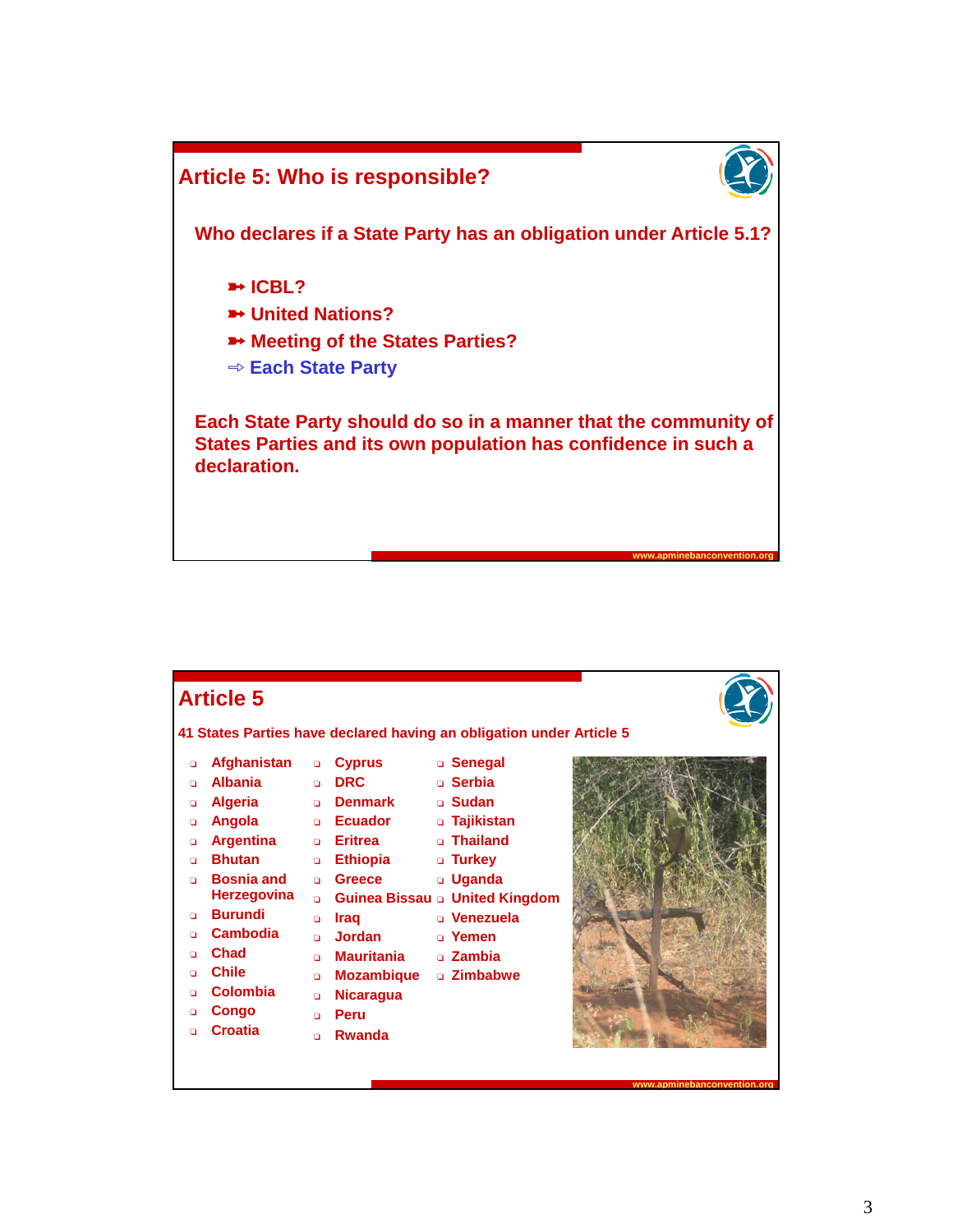

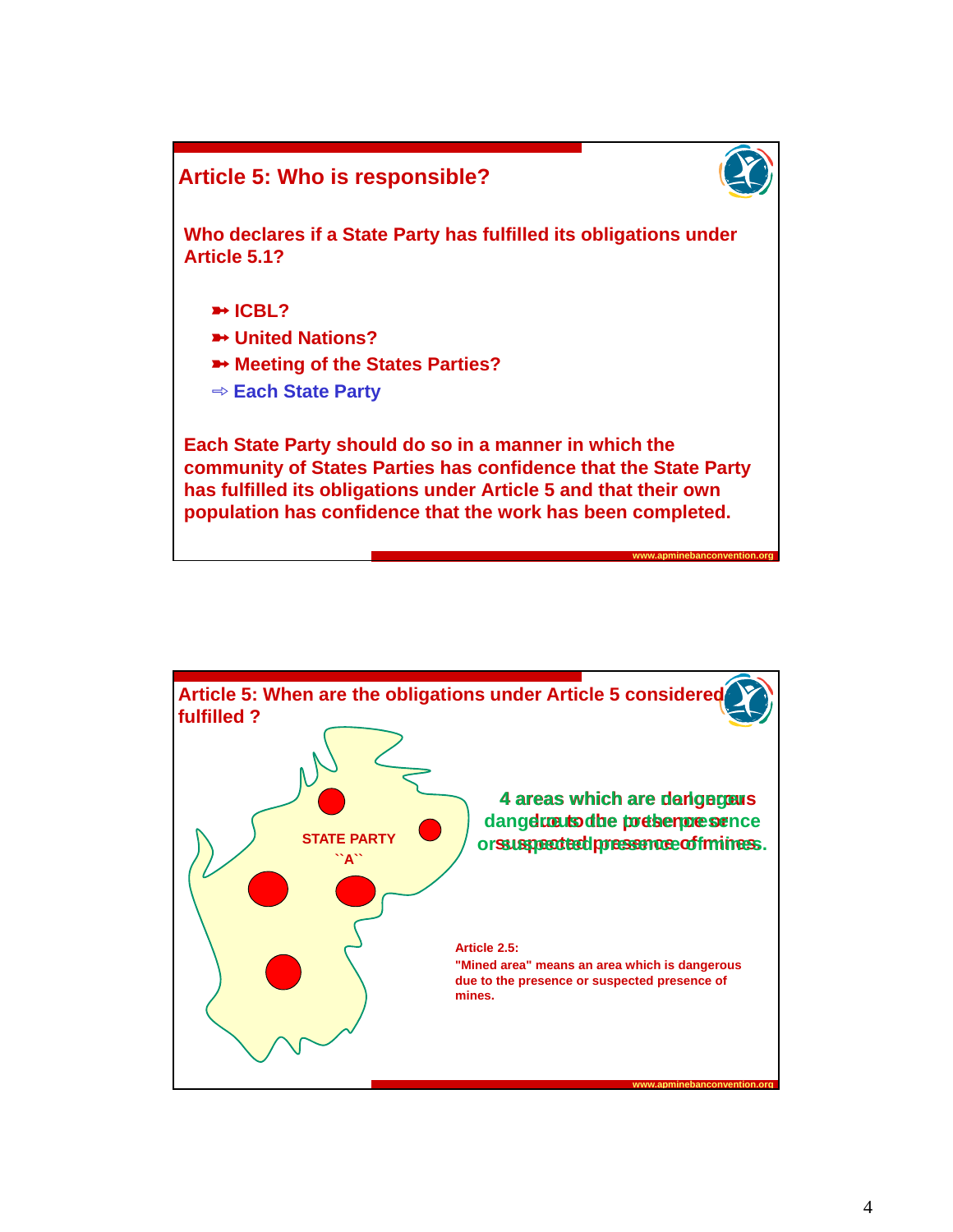## **Article 5**

**www.apminebanconvention.org**

**www.apminebanconvention.org**

**11 States Parties have declared having fulfilled their obligations under Article 5**

- **D** Bulgaria
- <sup>T</sup> **Costa Rica Costa**
- <sup>T</sup> **Djibouti**
- **D France**
- <sup>T</sup> **Guatemala**
- **u Honduras**
- <sup>T</sup> **FYR of Macedonia**
- <sup>T</sup> **Malawi**
- <sup>T</sup> **Surinam**
- <sup>T</sup> **Swaziland**
- **n** Tunisia



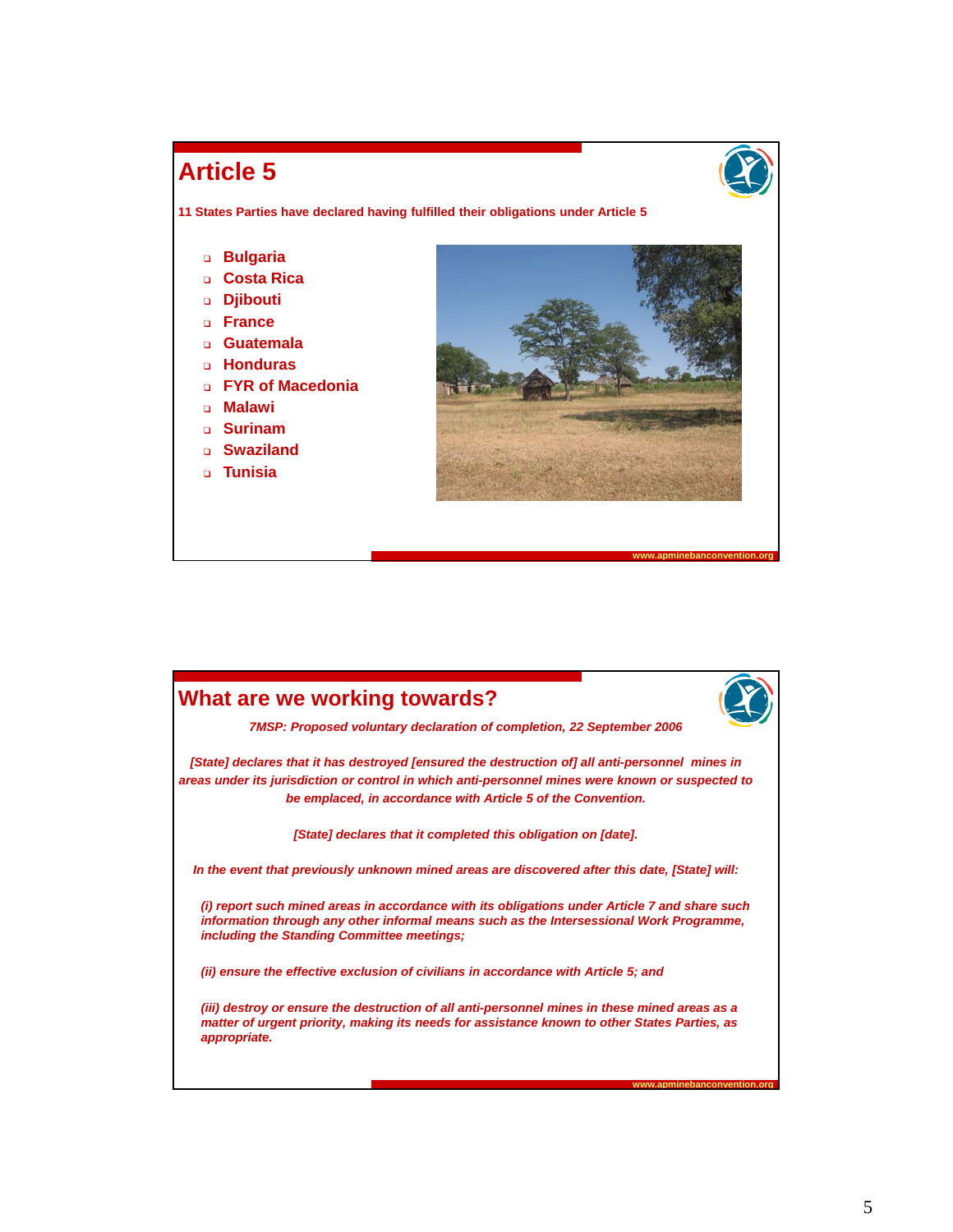

## **Article 5: Need more time?**

**If a State Party believes that it will be unable to destroy or ensure the destruction of all anti-personnel mines within 10 years, it may submit an extension request for a period of up to ten years.**

**Each request should contain:**

**a) The duration of the proposed extension; b) A detailed explanation of the reasons for the**  proposed extension, including: **(i) The preparation and status of work** 

**conducted under national demining programs; (ii) The financial and technical means available to the State Party for the destruction of all the anti-personnel**

**mines; and**

**(iii) Circumstances which impede the ability of the State Party to destroy all the antipersonnel mines in mined personnel mines in**

#### **areas;**

**and**

**c) The humanitarian, social, economic, and environmental implications of the extension;** 

**d) Any other information relevant to the request for the proposed extension.**

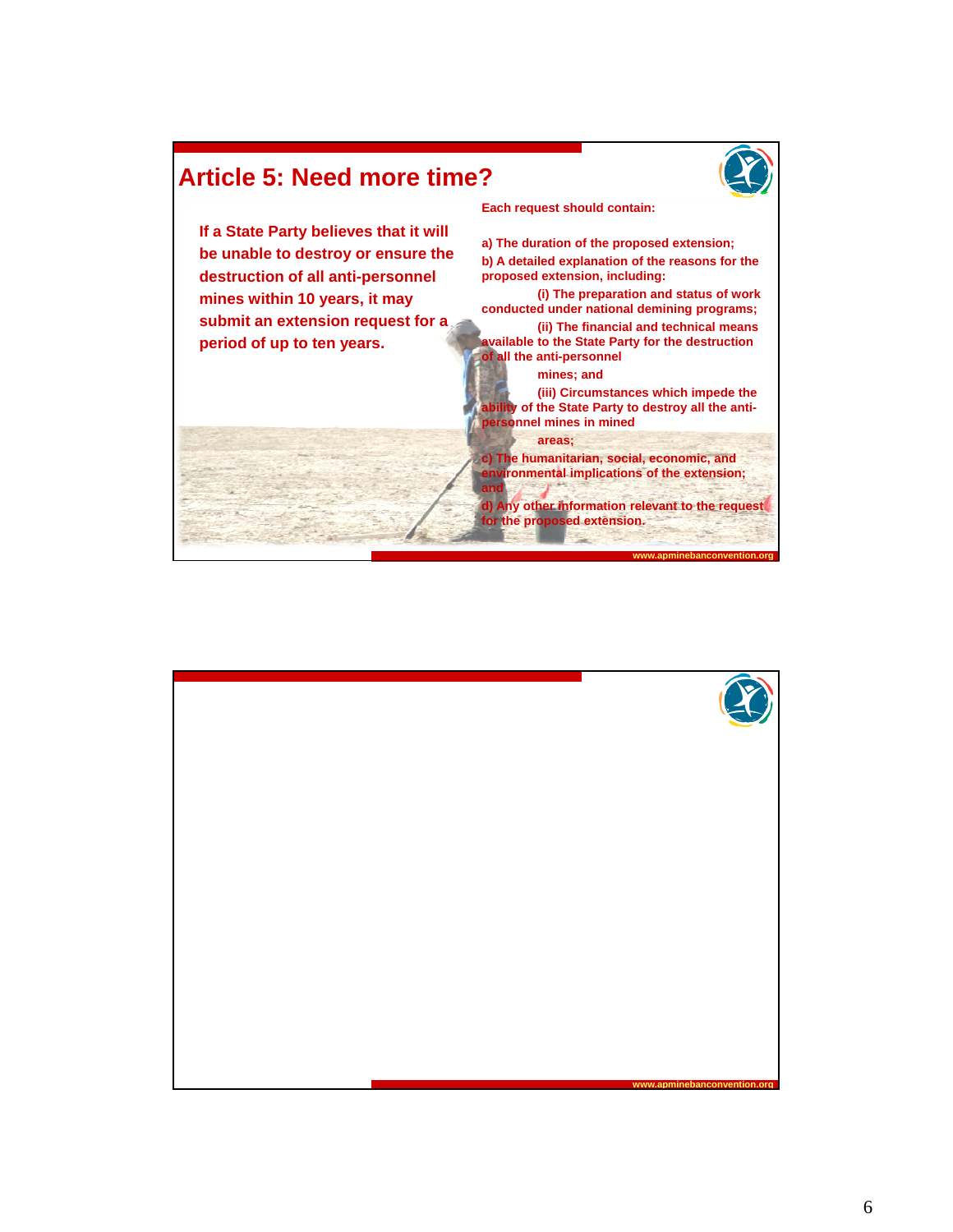

## **Article 5**

#### **Current Status**

| o  | Afghanistan        | $\Box$ | <b>Cyprus</b>     | □ Senegal                      |
|----|--------------------|--------|-------------------|--------------------------------|
| n  | <b>Albania</b>     | n      | <b>DRC</b>        | □ Serbia                       |
| o  | <b>Algeria</b>     | n      | <b>Denmark</b>    | □ Sudan                        |
| o  | Angola             | o      | <b>Ecuador</b>    | □ Tajikistan                   |
| o  | <b>Argentina</b>   | o      | <b>Eritrea</b>    | □ Thailand                     |
| n  | <b>Bhutan</b>      | $\Box$ | <b>Ethiopia</b>   | □ Turkey                       |
| n. | <b>Bosnia and</b>  | $\Box$ | Greece            | □ Uqanda                       |
|    | <b>Herzegovina</b> | $\Box$ |                   | Guinea Bissau a United Kingdom |
| n  | <b>Burundi</b>     | n      | Iraq              | □ Venezuela                    |
| n  | <b>Cambodia</b>    | n      | Jordan            | □ Yemen                        |
| n  | Chad               | n      | Mauritania        | □ Zambia                       |
| n  | <b>Chile</b>       | o      | <b>Mozambique</b> | □ Zimbabwe                     |
| n  | <b>Colombia</b>    | o      | <b>Nicaragua</b>  |                                |
| n  | Congo              | $\Box$ | Peru              |                                |
| n  | Croatia            | n      | Rwanda            |                                |
|    |                    |        |                   |                                |